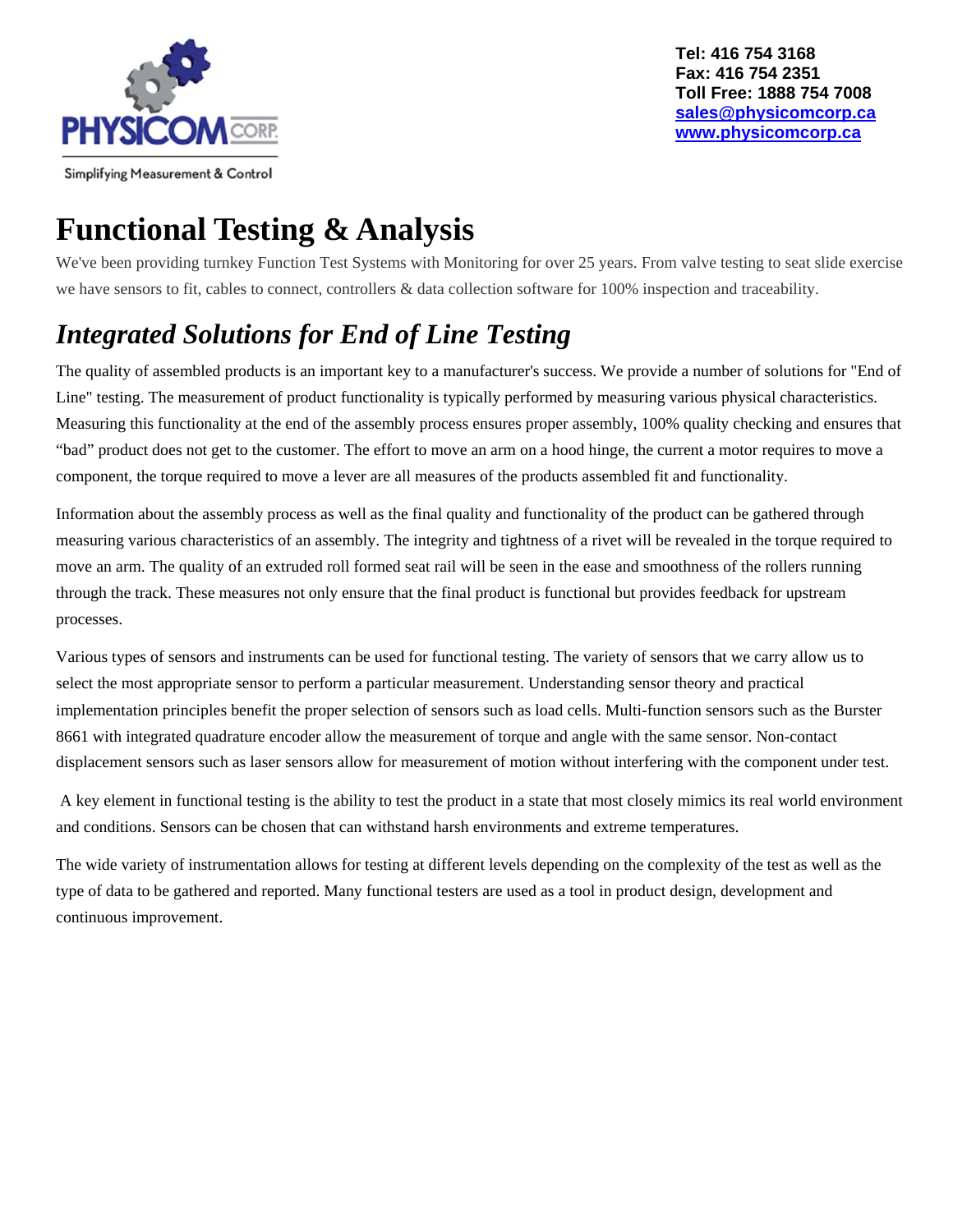

### **Burster Digiforce 9307**



The Burster Digiforce 9307 is a full featured analysis system that goes beyond standard X vs. Y signature analysis with tolerance bands and windows.

#### *What makes it different?*

A feature rich instrument that can accept multiple inputs is the *Burster Digiforce 9307*. This instrument accepts a wide range of sensor types and plots graphical information such as torque vs. Angle, Load vs travel, current vs. load, vibration vs. time. The instrument has many evaluation techniques such as windowing, tolerance bands and cross data calculations. It has the ability to run multiple programs and can switch from one test to the next very quickly. This instrument is an ideal end of line tester that gives quick immediate feedback of product functionality. Data can be serialized and stored for future reference or SPC analysis. We have integrated this system into many end of line scenarios, providing sensors, cables and commissioning assistance.

**Inputs -** Voltage, Strain gauge, Potentiometer, Encoder, Piezo, Milliohm

**Evaluation -** The 9307 features a number of Evaluation techniques including cross channel calculations and complex windowing .

Standard Windows, Trapezoids, Thresholds, Envelopes

**Reporting -** Data collection and control through USB, Ethernet, Profibus, Ethernet IP, Ethercat

**Fast and Powerful -** 10,000 samples per second, 10,000 data points, up to 128 programs, fast evaluation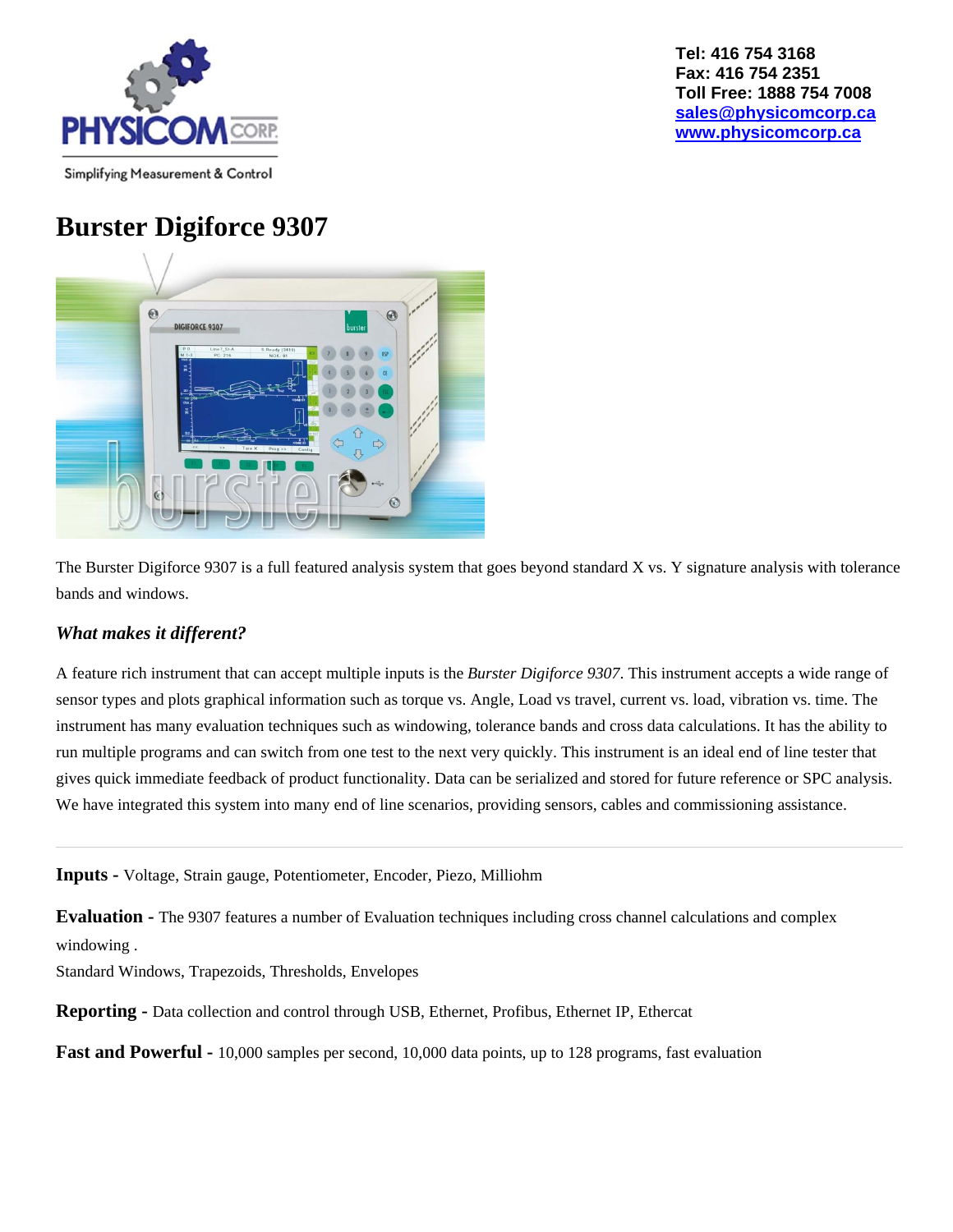

### *Burster Solution Delivered!*

The following application used a Burster 9307 with Ethernet IP to monitor an End of Line tester. A Burster 8661 torque transducer along with a current shunt were used to measure the torque and current generated by the component. Encoder pulses, Time of actuation and Voltage were also measured.

#### **Equipment Diagram**



The unit under test was a motor/gearbox/brake assembly used as an automatic actuator in an automobile. The motor drove through a gearbox and brake to open and close a door. The brake is used as a stopping mechanism to hold the door at any desired location and as a safety stop. The system also has an integral encoder to monitor position.

The 9307 monitored all of these parameters as the system was taken through a number of test sequences. The entire End of Line tester relied on feedback from the Burster 9307 to determine the pass fail condition of the part. The station used a total of 6 programs (3 left hand, 3 right hand). Tests were selected through the PLC and switching form test to test occurs in Milliseconds. The data was also collected into the Burster DigiControl software so that data could be reviewed and analysed. Ethernet IP was used to collect specific data from the test so that it could be collected with other serialized information.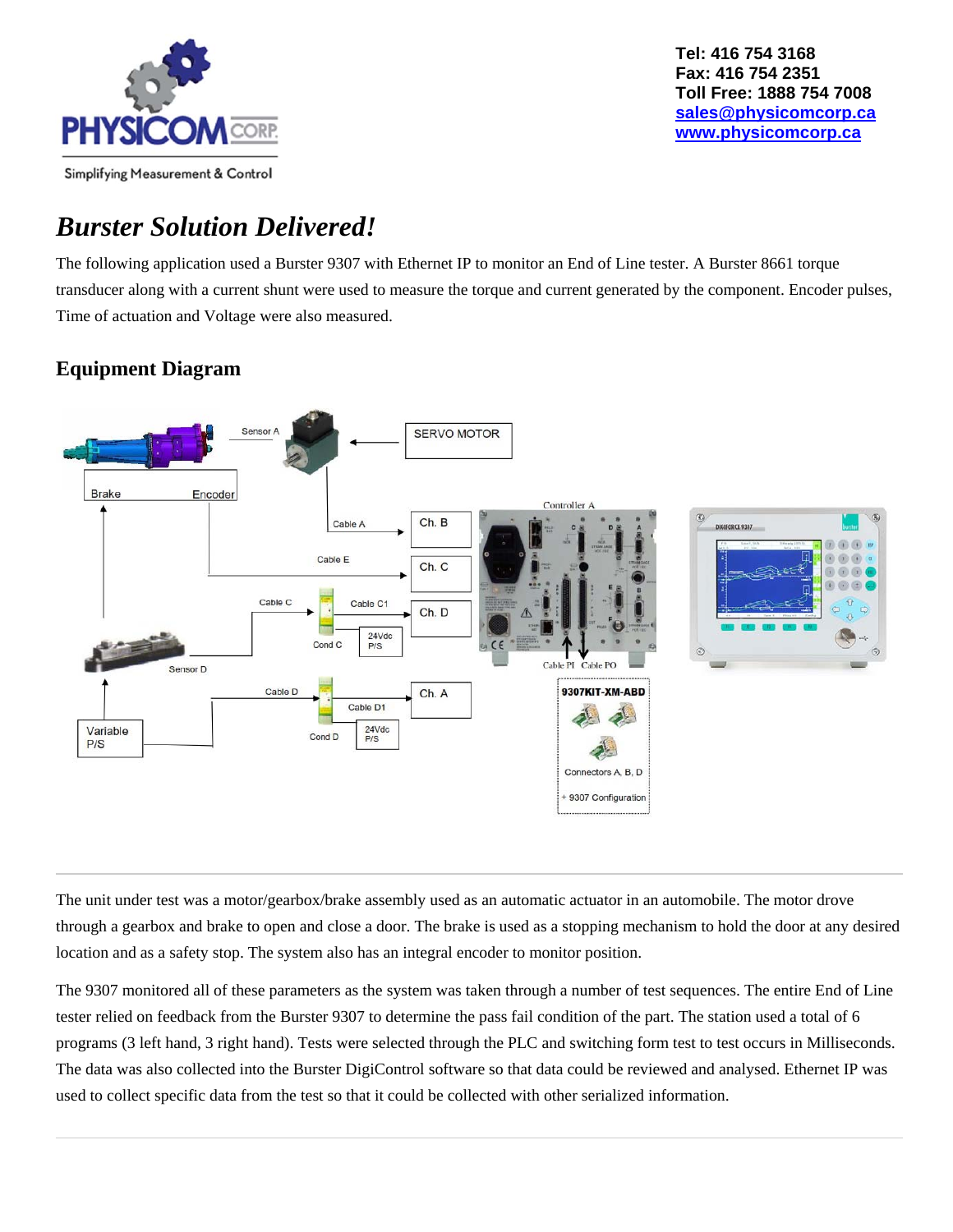

#### **Encoder Test**

The encoder test checked the correct operation of the internal encoder. The Burster 9307 has an encoder input channel that measured this parameter directly. Collecting data on a time base allowed for a measurement of travel vs time.



*Encoder Test : X - Time Y1 - Encoder*

- 1. Encoder counts in correct direction to correct number of counts in 4.000 secs.
- 2. Stable output (stays within trapezoid)
- 3. Signal on Phase A and B if not counts will not be correct
- 4. Correct phase shift or direction would be reversed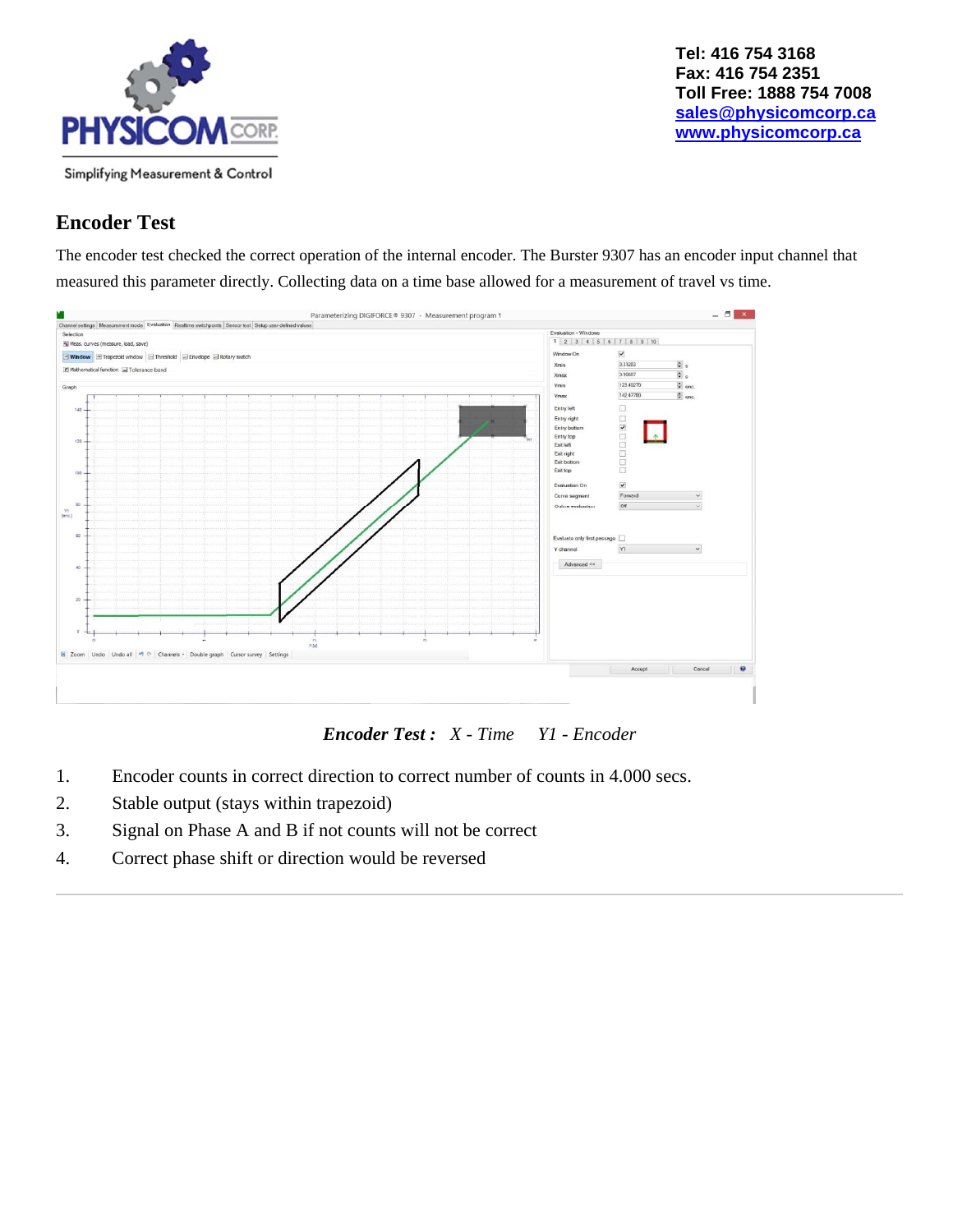

#### **Motor Test**

The motor test checked that the motor functioned correctly under load. A servomotor was used to provide resistive load to the motor/gearbox assembly. The Burster 9307 has the capability to measure two Y axis simultaneously. In this case the first channel was used to measure torque vs positon, the second channel monitored Current vs positon.



*Motor Test : X - Displacement Y1 - Torque Y2 - Current*

- 1. Torque Indication is maintained within the window
- 2. Current stays within tolerance
- 3. Speed is derived as a function of distance traveled before test is stopped at 3secs
- 4. Torque is measured and graphed